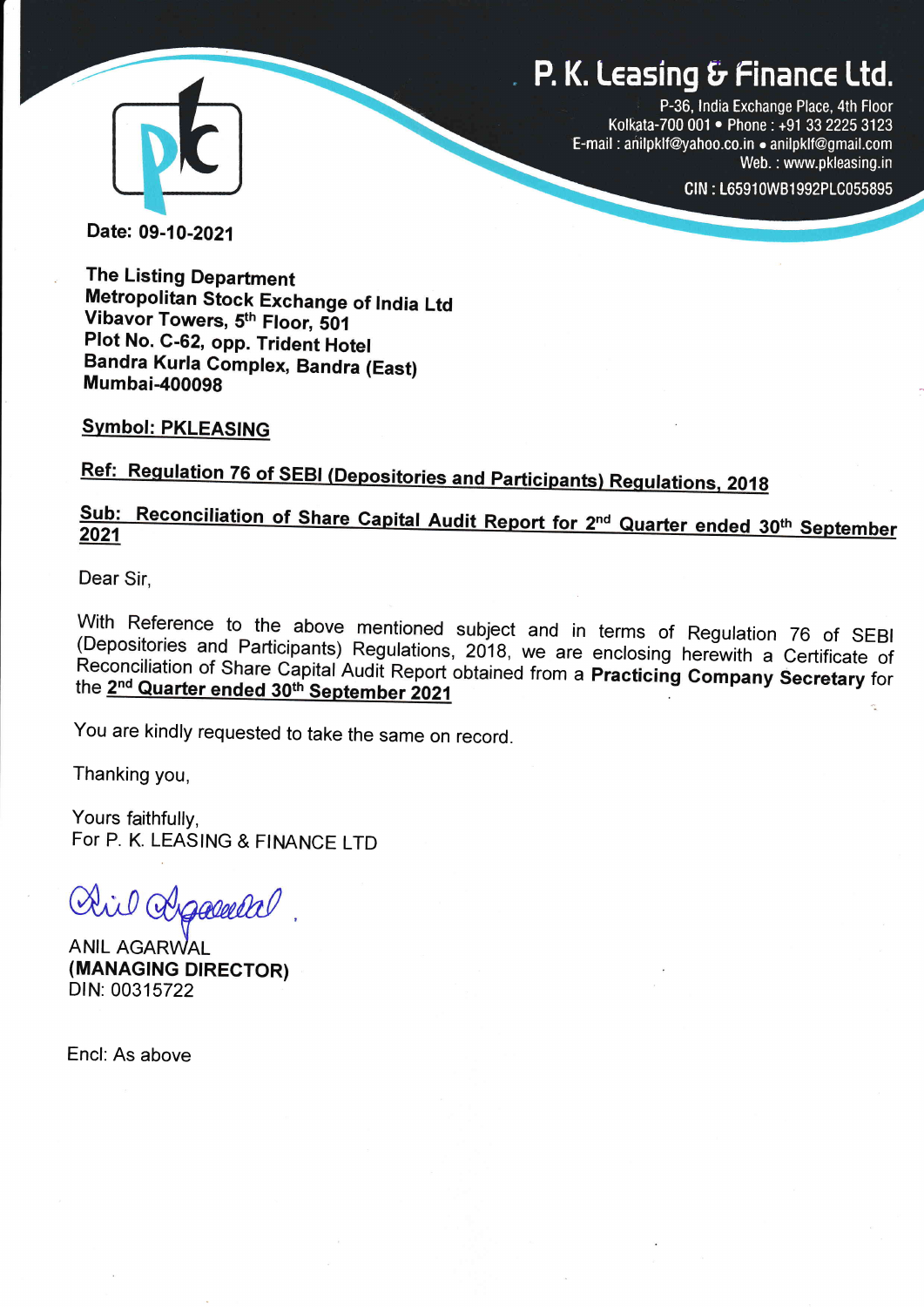### **SEEMA MANGLUNIA PRACTICING COMPANY SECRETARY**

## CS Seema Manglunia

**#B. Com. (Hons.) FCS.** 

# $\boldsymbol{\theta}$

#### RECONCILIATION OF SHARE CAPITAL AUDIT

- 1. For Quarter Ended
- 2. ISIN

Ø.

- 3. Face Value
- 4. Name of the Company
- 5. Registered Office Address
- 6. Correspondence Address
- T.Telephone & Fax Nos.
- 8. Email Address

10. Issued Capital

11. Listed Capital (Kolkata)

9. Names of the Stock Exchanges where the company's securities are listed

12. Held in dematerialised form in CDSL

13. Held in dematerialised form in NSDL

: 30th SEPTEMBER 2O2I

- : INE 061D01018
- : Rs 10/- per Share

### : P K LEASING & FINANCE LIMITED

- : P-36 India Exchange Place Kolkata-700001
- : P-36 lndia Exchange Place Kolkata-700001
- 033 4004 8969
- : anilpklf@yahoo.co.in

3110400

1. Metropolitan Stock Exchange of lndia Ltd

|                         | % of Total Issued |
|-------------------------|-------------------|
| <b>Number of shares</b> | Cap.              |
| 3110400                 | 100               |
| 3110400                 |                   |
|                         |                   |

| 423850 | 13.63 |
|--------|-------|
|        |       |

| 2626250 |         | 84.43 |  |  |
|---------|---------|-------|--|--|
|         | 3050100 | 98.06 |  |  |
|         |         |       |  |  |

60300 1.94

15. Physical

16. Total No.of Shares (L2+13+14)

14. Total dematerialised Shares

17. Reasons for difference if any, between

| (108.11) | <b>NIL</b> |
|----------|------------|
| (108.15) | <b>NIL</b> |
| (118.15) | NIL.       |